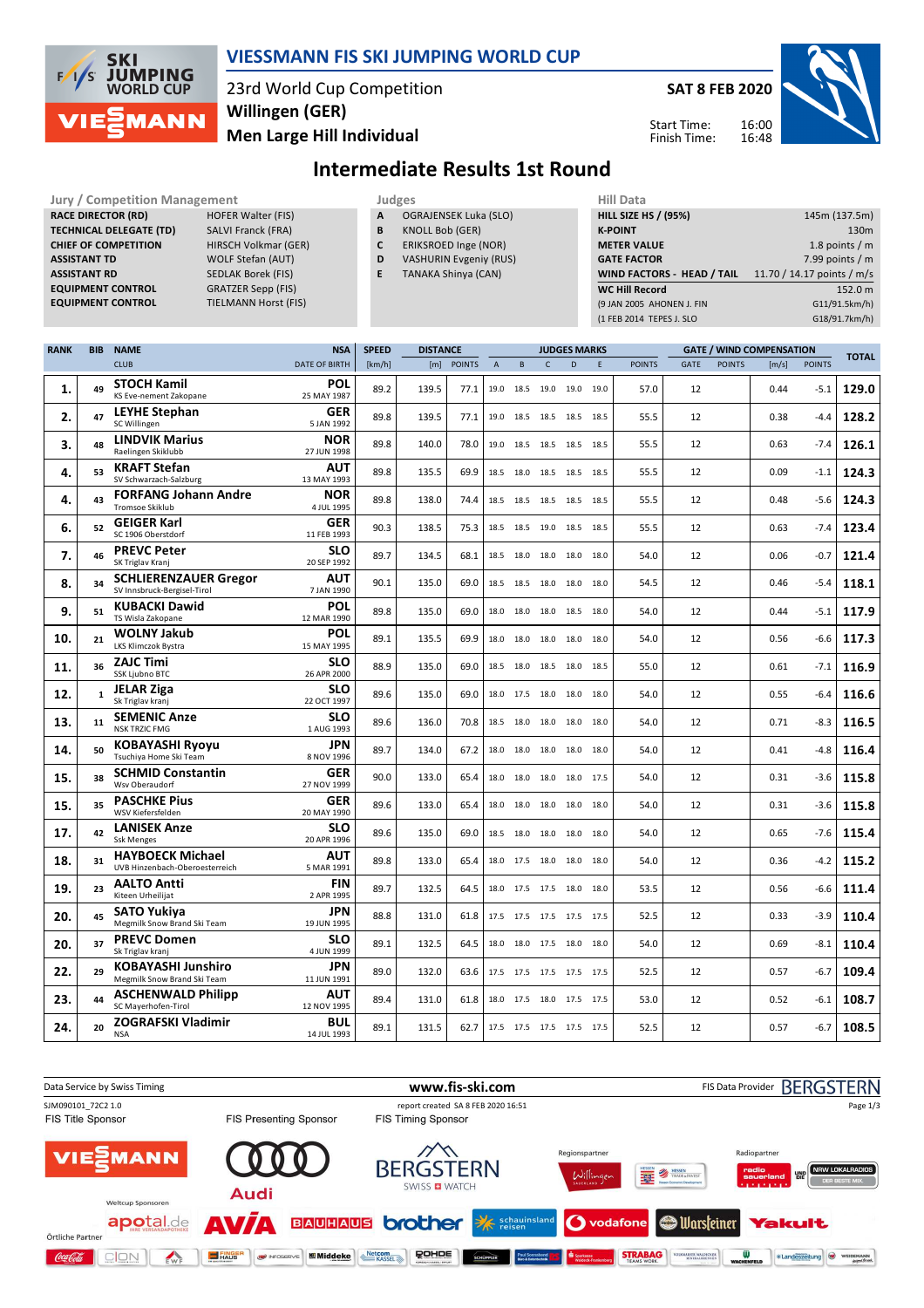

### **VIESSMANN FIS SKI JUMPING WORLD CUP**

23rd World Cup Competition **Men Large Hill Individual Willingen (GER)**

**SAT 8 FEB 2020**

Start Time: Finish Time:



# **Intermediate Results 1st Round**

| <b>RANK</b> | <b>BIB</b>              | <b>NAME</b>                                                    | <b>NSA</b>                | <b>SPEED</b><br><b>DISTANCE</b> |       |               | <b>JUDGES MARKS</b> |           |                          |           |      |               |      |               | <b>GATE / WIND COMPENSATION</b> |               |              |
|-------------|-------------------------|----------------------------------------------------------------|---------------------------|---------------------------------|-------|---------------|---------------------|-----------|--------------------------|-----------|------|---------------|------|---------------|---------------------------------|---------------|--------------|
|             |                         | <b>CLUB</b>                                                    | DATE OF BIRTH             | [km/h]                          | [m]   | <b>POINTS</b> | $\mathsf A$         | $\,$ B    | $\mathsf{C}$             | D         | E    | <b>POINTS</b> | GATE | <b>POINTS</b> | [m/s]                           | <b>POINTS</b> | <b>TOTAL</b> |
| 25.         | 27                      | <b>PEDERSEN Robin</b><br>Stalkameratene II                     | <b>NOR</b><br>31 AUG 1996 | 89.7                            | 128.0 | 56.4          |                     | 17.0 17.0 | 17.0                     | 17.5 17.0 |      | 51.0          | 12   |               | 0.21                            | $-2.5$        | 104.9        |
| 26.         | 32                      | <b>KOUDELKA Roman</b><br>LSK Lomnice nad Popelkou - Dukla      | <b>CZE</b><br>9 JUL 1989  | 88.9                            | 126.5 | 53.7          |                     |           | 17.5 17.5 17.0 17.5 17.5 |           |      | 52.5          | 12   |               | 0.13                            | $-1.5$        | 104.7        |
| 27.         | 30                      | <b>EISENBICHLER Markus</b><br><b>TSV Siegsdorf</b>             | <b>GER</b><br>3 APR 1991  | 89.8                            | 128.0 | 56.4          |                     |           | 17.0 17.0 17.0 17.0 16.5 |           |      | 51.0          | 12   |               | 0.38                            | $-4.4$        | 103.0        |
| 28.         | 39                      | <b>JOHANSSON Robert</b><br>Soere Aal IL                        | <b>NOR</b><br>23 MAR 1990 | 89.4                            | 127.5 | 55.5          |                     |           | 17.0 17.5 17.0 17.5 17.0 |           |      | 51.5          | 12   |               | 0.39                            | $-4.6$        | 102.4        |
| 29.         | 26                      | <b>AMMANN Simon</b><br><b>SSC Toggenburg</b>                   | <b>SUI</b><br>25 JUN 1981 | 89.4                            | 125.5 | 51.9          |                     | 17.0 17.0 | 17.0 17.0 17.0           |           |      | 51.0          | 12   |               | 0.17                            | $-2.0$        | 100.9        |
| 30.         | 15                      | <b>HAARE Anders</b><br>Vikersund IF                            | <b>NOR</b><br>7 DEC 1999  | 89.8                            | 126.0 | 52.8          |                     | 17.0 17.5 | 17.0 17.0 17.0           |           |      | 51.0          | 12   |               | 0.33                            | $-3.9$        | 99.9         |
| 31.         | 24                      | <b>FREITAG Richard</b><br>SG Nickelhuette Aue                  | <b>GER</b><br>14 AUG 1991 | 89.3                            | 126.0 | 52.8          |                     |           | 17.0 17.0 16.5 17.0 17.0 |           |      | 51.0          | 12   |               | 0.37                            | $-4.3$        | 99.5         |
| 32.         | 18                      | <b>POLASEK Viktor</b><br>Nove Mesto-Dukla                      | <b>CZE</b><br>18 JUL 1997 | 89.1                            | 126.5 | 53.7          |                     | 17.0 17.0 | 17.0 17.0 17.0           |           |      | 51.0          | 12   |               | 0.49                            | $-5.7$        | 99.0         |
| 33.         | 28                      | <b>SATO Keiichi</b><br>Megmilk Snow Brand Ski Team             | JPN<br>27 JUL 1997        | 89.3                            | 123.0 | 47.4          |                     |           | 17.0 16.5 16.5 17.0 17.0 |           |      | 50.5          | 12   |               | 0.09                            | $-1.1$        | 96.8         |
| 34.         | 14                      | <b>HUBER Stefan</b><br>SC Seekirchen-Salzburg                  | AUT<br>8 MAR 1994         | 89.5                            | 124.0 | 49.2          |                     | 17.0 17.0 | 17.0 17.0 17.0           |           |      | 51.0          | 12   |               | 0.32                            | $-3.7$        | 96.5         |
| 35.         | 41                      | <b>ZYLA Piotr</b><br>WSS Wisla                                 | <b>POL</b><br>16 JAN 1987 | 89.4                            | 124.0 | 49.2          |                     | 17.0 17.0 | 17.0 17.0 17.0           |           |      | 51.0          | 12   |               | 0.37                            | $-4.3$        | 95.9         |
| 36.         | 16                      | <b>WOERGOETTER Marco</b><br>Kitzbueheler Ski Club - KSC        | <b>AUT</b><br>16 OCT 2002 | 89.5                            | 124.0 | 49.2          |                     |           | 17.0 17.0 16.5 17.0 17.0 |           |      | 51.0          | 12   |               | 0.49                            | $-5.7$        | 94.5         |
| 37.         | $\overline{7}$          | <b>ZNISZCZOL Aleksander</b><br>WSS Wisla                       | <b>POL</b><br>8 MAR 1994  | 89.3                            | 123.0 | 47.4          |                     | 17.0 17.5 | 17.0 17.0 17.0           |           |      | 51.0          | 12   |               | 0.41                            | $-4.8$        | 93.6         |
| 38.         | 22                      | <b>TAKEUCHI Taku</b><br>team taku                              | JPN<br>20 MAY 1987        | 89.9                            | 123.5 | 48.3          |                     |           | 17.0 16.5 16.5 17.0 17.0 |           |      | 50.5          | 12   |               | 0.72                            | $-8.4$        | 90.4         |
| 39.         | 8                       | <b>TEPES Jurij</b><br>SD Dolomiti                              | SLO<br>14 FEB 1989        | 89.4                            | 119.0 | 40.2          |                     | 16.5 16.5 | 16.0 16.5 16.5           |           |      | 49.5          | 12   |               | 0.18                            | $-2.1$        | 87.6         |
| 40.         | 19                      | <b>BOYD-CLOWES Mackenzie</b><br>Altius Nordic Ski Club         | CAN<br>13 JUL 1991        | 89.5                            | 122.0 | 45.6          |                     |           | 16.5 16.5 16.5 16.5 16.5 |           |      | 49.5          | 12   |               | 0.73                            | $-8.5$        | 86.6         |
| 41.         | 12                      | <b>MURANKA Klemens</b><br>TS Wisla Zakopane                    | POL<br>31 AUG 1994        | 89.1                            | 121.0 | 43.8          |                     |           | 16.5 17.0 16.5 16.5 16.5 |           |      | 49.5          | 12   |               | 0.62                            | $-7.3$        | 86.0         |
| 42.         | $\overline{\mathbf{3}}$ | <b>HAZETDINOV Ilmir</b><br>SDUSHOR 33 MOSKOVSKAYA OBLAST - RES | <b>RUS</b><br>28 OCT 1991 | 89.8                            | 119.0 | 40.2          |                     | 16.5 17.0 | 16.5 16.5 16.5           |           |      | 49.5          | 12   |               | 0.59                            | $-6.9$        | 82.8         |
| 43.         | 6                       | <b>STURSA Voitech</b><br>TJ Dukla Liberec                      | <b>CZE</b><br>3 AUG 1995  | 88.8                            | 116.0 | 34.8          |                     | 16.5 16.5 | 16.5 16.5 16.5           |           |      | 49.5          | 12   |               | 0.24                            | $-2.8$        | 81.5         |
| 44.         | 25                      | <b>NAKAMURA Naoki</b><br>Tokai University Sapporo Ski Club     | <b>JPN</b><br>19 SEP 1996 | 89.4                            | 117.0 | 36.6          |                     | 16.5 16.0 | 16.0 16.0 16.5           |           |      | 48.5          | 12   |               | 0.34                            | $-4.0$        | 81.1         |
| 45.         | 33                      | <b>PEIER Killian</b><br>Vallee du Joux                         | <b>SUI</b><br>28 MAR 1995 | 89.1                            | 114.0 | 31.2          |                     | 16.0 16.0 | 16.0 16.0 16.0           |           |      | 48.0          | 12   |               | 0.48                            | $-5.6$        | 73.6         |
| 46.         | 5.                      | <b>STEKALA Andrzej</b><br>Azs Zakopane                         | POL<br>30 JUN 1995        | 89.2                            | 112.0 | 27.6          |                     |           | 16.0 16.5 16.0 16.0 16.0 |           |      | 48.0          | 12   |               | 0.24                            | $-2.8$        | 72.8         |
| 47.         | 17                      | <b>DESCHWANDEN Gregor</b><br>Horw                              | SUI<br>27 FEB 1991        | 89.3                            | 113.0 | 29.4          | 16.0                | 16.0      | 16.0                     | 16.0      | 16.0 | 48.0          | 12   |               | 0.42                            | $-4.9$        | 72.5         |
| 48.         | 9                       | <b>MAATTA Jarkko</b><br>Kainuun Hiihtoseura                    | <b>FIN</b><br>28 DEC 1994 | 89.2                            | 115.0 | 33.0          |                     | 16.0 16.0 | 16.0                     | 16.5 16.5 |      | 48.5          | 12   |               | 0.86                            | $-10.1$       | 71.4         |
| 49.         | 10                      | <b>KORNILOV Denis</b><br>Sdushor CSP N. Novgorod Dinamo        | <b>RUS</b><br>17 AUG 1986 | 88.9                            | 110.0 | 24.0          |                     | 15.5 16.0 | 16.0 16.0 16.0           |           |      | 48.0          | 12   |               | 0.60                            | $-7.0$        | 65.0         |
|             |                         |                                                                |                           |                                 |       |               |                     |           |                          |           |      |               |      |               |                                 |               |              |

### **Disqualified**

40 HUBER Daniel AUT SCE 4

SCE 4 : SUIT